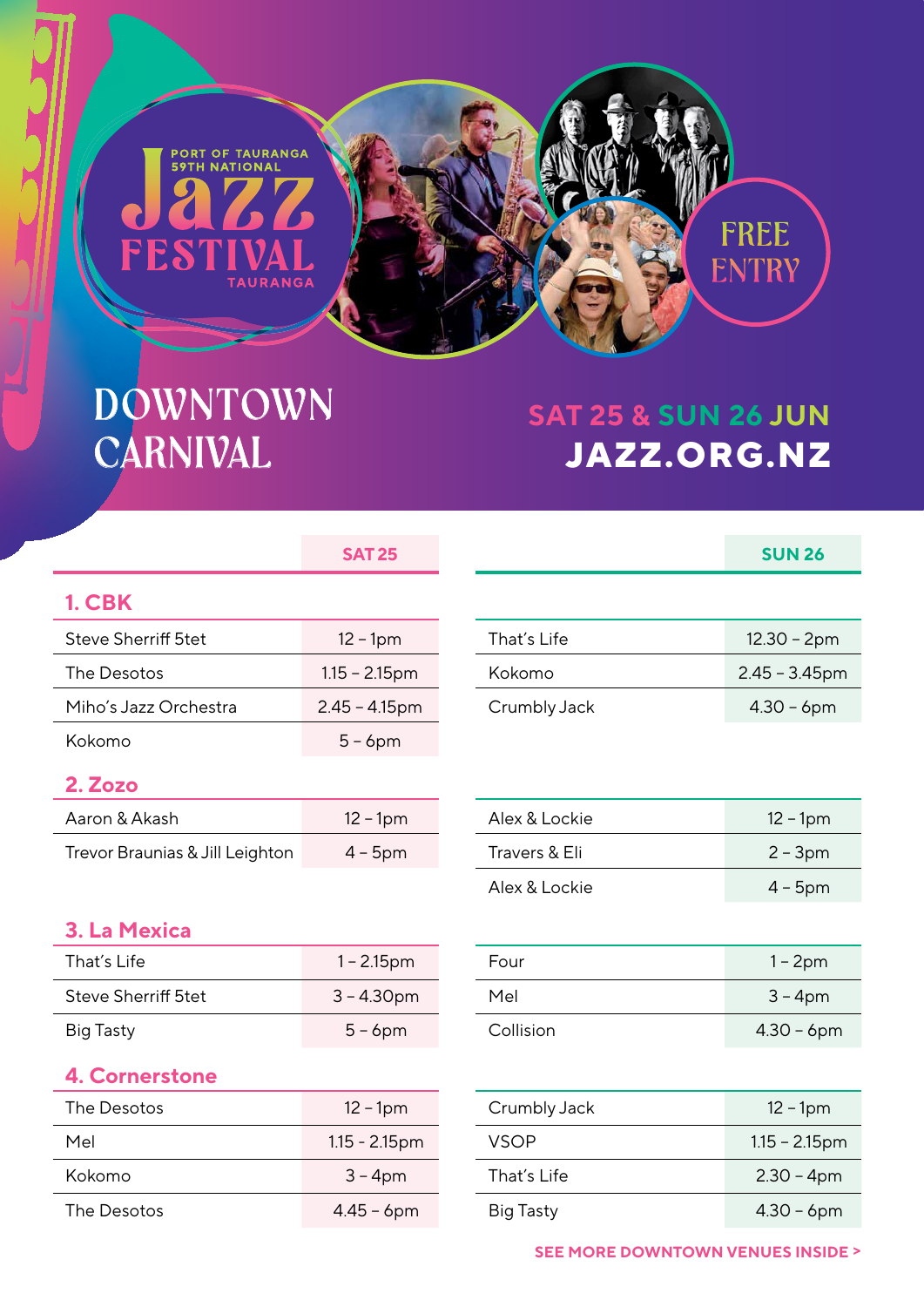### DOWNTOWN CARNIVAL TIMETABLE



|                                 | <b>SAT 25</b>    |                             | <b>SUN 26</b>    |
|---------------------------------|------------------|-----------------------------|------------------|
| 5. Nectar                       |                  |                             |                  |
| Trevor Braunias & Jill Leighton | 12 - 1.30pm      | Nairobi Trio                | 12 - 1.30pm      |
| The Desotos                     | $3 - 4pm$        | The John Key Trio           | $2 - 3.15$ pm    |
| <b>VSOP</b>                     | $4.30 - 6pm$     | The Self-Righteous Brothers | $4.30 - 5.30$ pm |
| 6. Crown & Badger               |                  |                             |                  |
| Kokomo                          | $12 - 1pm$       | Hillford                    | $12 - 1pm$       |
| <b>Spiral Collective</b>        | 1.15 - 2.30pm    | <b>Shaken Not Stirred</b>   | $1.15 - 2.15$ pm |
| The Afrolites                   | $2.45 - 4pm$     | Collision                   | $2.30 - 3.45$ pm |
| Rodger Fox & Funkbone           | $4.30 - 6pm$     | Miho's Jazz Orchestra       | $4.30 - 6$ pm    |
| 7. Volare                       |                  | 8. Norris & Bell            |                  |
| Trevor Braunias & Jill Leighton | $2 - 3.30$ pm    | <b>IPM Trio</b>             | $3 - 4.30$ pm    |
| 9. The Phoenix                  |                  |                             |                  |
| Alex & Lockie                   | $12 - 1.30$ pm   | Travers & Eli               | $12 - 1pm$       |
| Abe & Lockie                    | $2 - 3.30$ pm    | Alex & Lockie               | $2 - 3pm$        |
| Abe & Lockie                    | $4.30 - 5.30$ pm | Travers & Eli               | $4 - 5$ pm       |
| 10. Macau Restaurant            |                  |                             |                  |
| Michal Martyniuk Trio           | $1.15 - 2.45$ pm | Voxnova                     | $1 - 2.30$ pm    |
| Voxnova                         | $3 - 4.15$ pm    | Voxnova                     | $3 - 4pm$        |
| Michal Martyniuk Trio           | $5 - 6$ pm       | The John Key Trio           | $4.30 - 6$ pm    |
| 11. Brooklyn Patio              |                  |                             |                  |
| Nairobi Trio                    | $2.30 - 4pm$     | The Damian Forlong Trio     | $2.45 - 4pm$     |
| Voxnova                         | $4 - 6$ pm       | Voxnova                     | $4.30 - 6$ pm    |
|                                 |                  |                             |                  |



### JAZZ AT THE MOUNT

Matariki Welcome 9.30am Instant Party Machine 10am VSOP Latin 11am Spiral Collective 12pm

Miho's Jazz Orchestra 1.15pm Michal Martyniuk Trio 2.30pm Steve Sherriff 5Tet 3.45pm

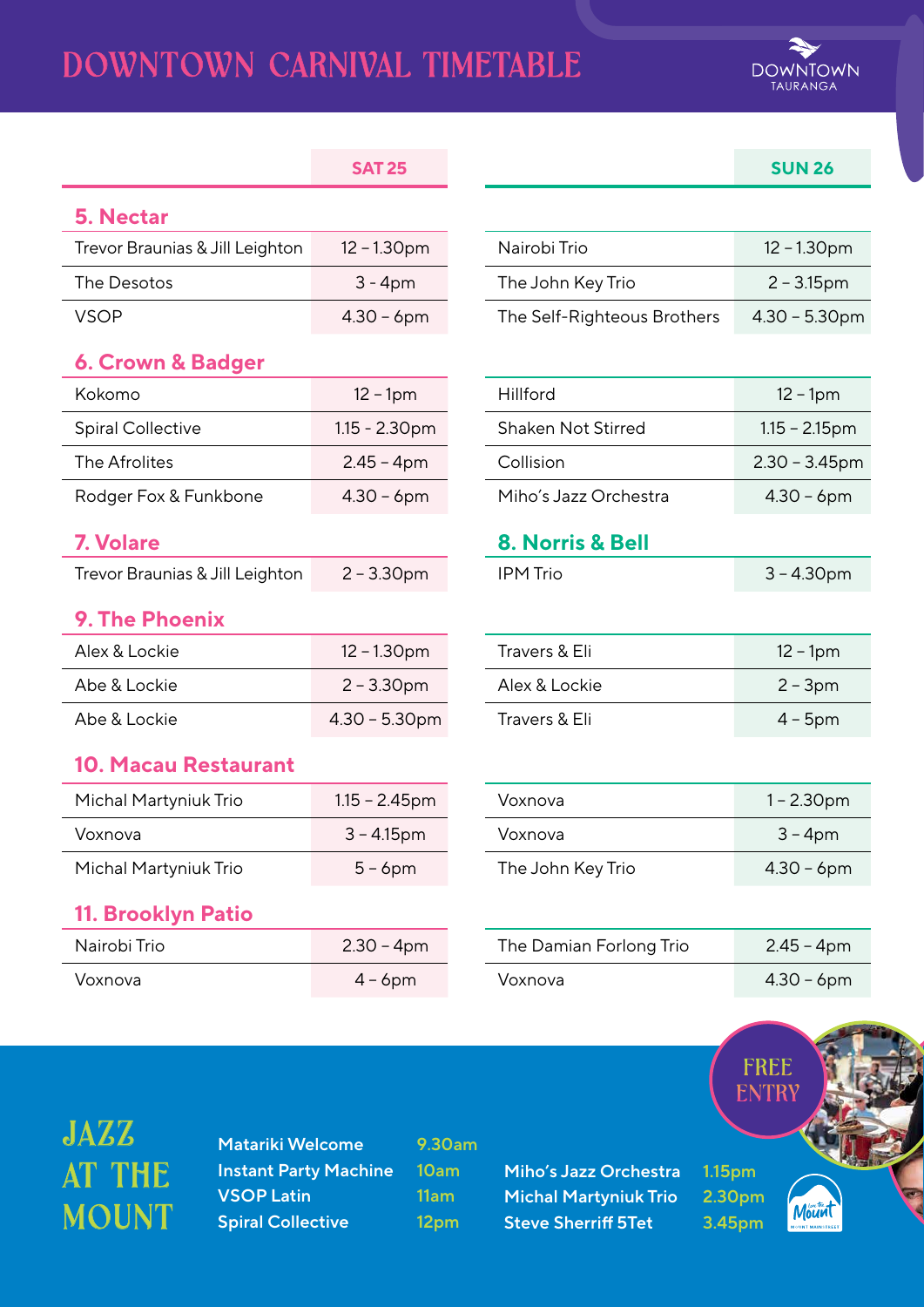### 25 & 26 Jun 2022

WHERE THE ARTS COME ALIVE

|                                |                   | <b>SAT 25</b>    |                  |                                           | <b>SUN 26</b>    |                  |
|--------------------------------|-------------------|------------------|------------------|-------------------------------------------|------------------|------------------|
| 12. Lonestar                   |                   |                  |                  |                                           |                  |                  |
| Nairobi Trio                   |                   | $12.30 - 2pm$    | <b>IPM</b> Trio  |                                           | $12.30 - 2pm$    |                  |
| Aaron & Akash                  | $3 - 4.30$ pm     |                  | Wildlanes        |                                           | 2.45 – 4pm       |                  |
|                                |                   |                  | Akash & Abe      |                                           | $4.30 - 6pm$     |                  |
| <b>13. The Barrel Room</b>     |                   |                  |                  |                                           |                  |                  |
| Shaken Not Stirred             |                   | $12 - 1.15$ pm   | Jazzalicious     |                                           | 12 - 1.15pm      |                  |
| <b>VSOP</b>                    |                   | $1.30 - 2.30$ pm | Four             |                                           |                  | $2.15 - 3.30$ pm |
| The Holy Pocket                |                   | $2.45 - 3.45$ pm | The Holy Pocket  |                                           | $4.30 - 6pm$     |                  |
| The Holy Pocket                |                   | $4.30 - 6pm$     |                  |                                           |                  |                  |
| 14. Sugo                       |                   |                  |                  |                                           |                  |                  |
| Aaron & Akash                  |                   | $1.15 - 2.30$ pm | Wildlanes        |                                           | $1 - 2.15$ pm    |                  |
| 15. The Hop House              |                   |                  |                  |                                           |                  |                  |
| Travers & Lockie               |                   | 12 - 1.15pm      | Key & Sherriff   |                                           | 12 - 1.30pm      |                  |
| The Dream Team Trio            | $2.30 - 4pm$      |                  | Sirrah           |                                           | $2 - 3.30$ pm    |                  |
| Nairobi Trio                   | $4.30 - 6pm$      |                  | Wildlanes        |                                           | $4.30 - 6pm$     |                  |
| 16. Dry Dock                   |                   |                  |                  |                                           |                  |                  |
| Abe & Lockie                   |                   | $1.30 - 3pm$     | Sirrah           |                                           | 12 - 1.15pm      |                  |
| Dreamhouse Trio                |                   | $4 - 5.30$ pm    | Wildlanes        |                                           | $2.30 - 3.30$ pm |                  |
| <b>17. Vintage Car Parade</b>  |                   |                  |                  | 19. LBM Jazz Markets                      |                  |                  |
| Parade - along The Strand      |                   | 11am             | Masonic Park     |                                           | $10am - 2pm$     |                  |
| <b>18. Vintage Car Display</b> |                   |                  |                  |                                           |                  |                  |
| <b>Waterfront Carpark</b>      |                   | $12 - 1pm$       |                  |                                           |                  |                  |
|                                |                   |                  |                  |                                           |                  |                  |
| <b>TICKETS</b>                 |                   |                  |                  |                                           |                  |                  |
| ON SALE                        |                   |                  |                  |                                           |                  |                  |
|                                |                   | <b>THE</b>       |                  | <b>Spiral Collective</b>                  |                  | 8pm              |
|                                |                   |                  | <b>HURRICANE</b> | Miho's Jazz Orchestra<br><b>Big Tasty</b> |                  | 9pm<br>10pm      |
|                                | <b>TOTARA ST.</b> |                  |                  | <b>TICKETEK</b>                           |                  | <b>BAYCOURT</b>  |